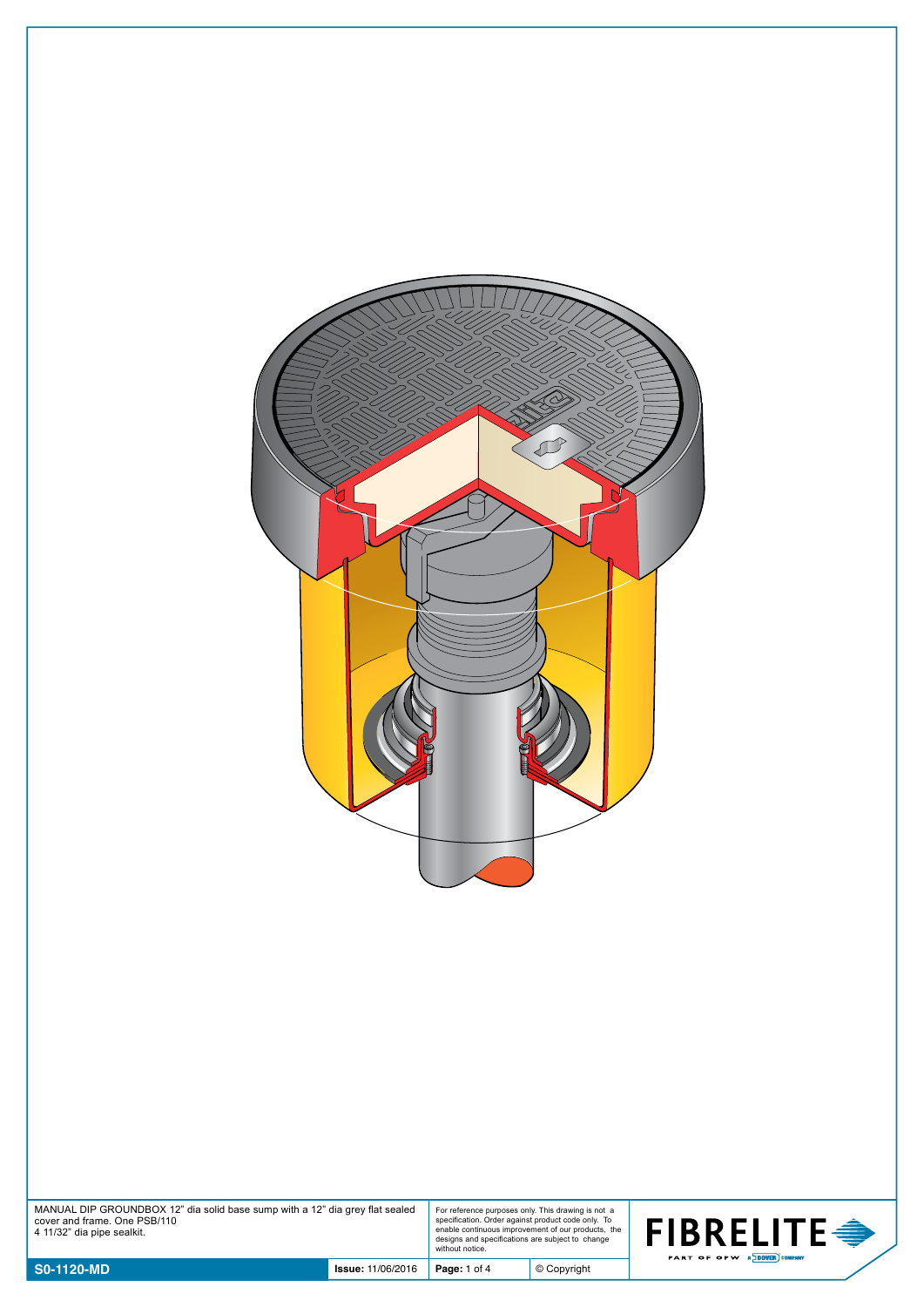

| $\sim$ S0-1120-MD                                                                                                                          | <b>Issue: 11/06/2016</b> | <b>Page: 2 of 4</b>                                                                                                                                                                                                                   | © Copyright |
|--------------------------------------------------------------------------------------------------------------------------------------------|--------------------------|---------------------------------------------------------------------------------------------------------------------------------------------------------------------------------------------------------------------------------------|-------------|
| MANUAL DIP GROUNDBOX 12" dia solid base sump with a 12" dia grey flat sealed<br>cover and frame. One PSB/110<br>4 11/32" dia pipe sealkit. |                          | For reference purposes only. This drawing is not a<br>specification. Order against product code only. To<br>enable continuous improvement of our products, the<br>designs and specifications are subject to change<br>without notice. |             |

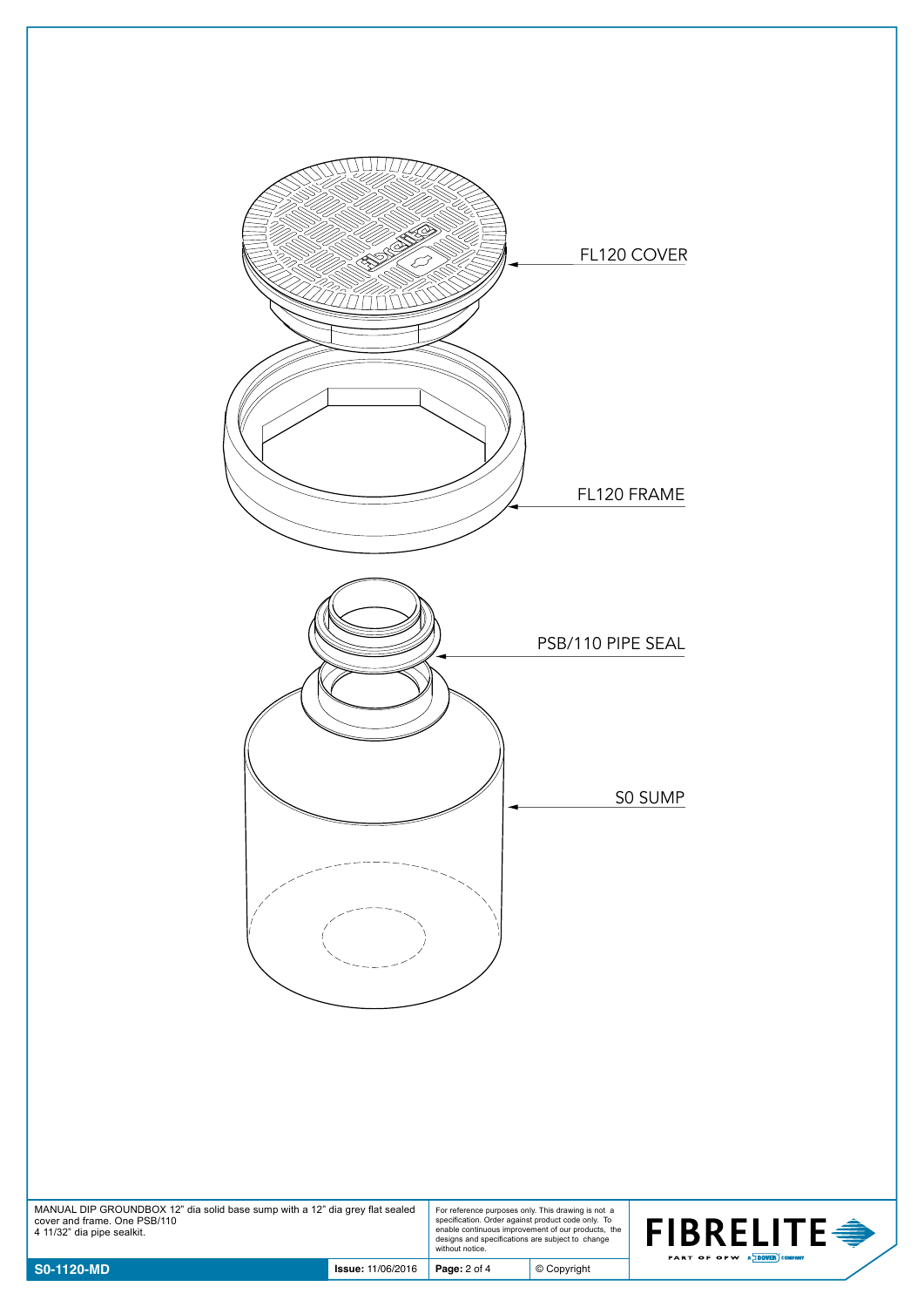